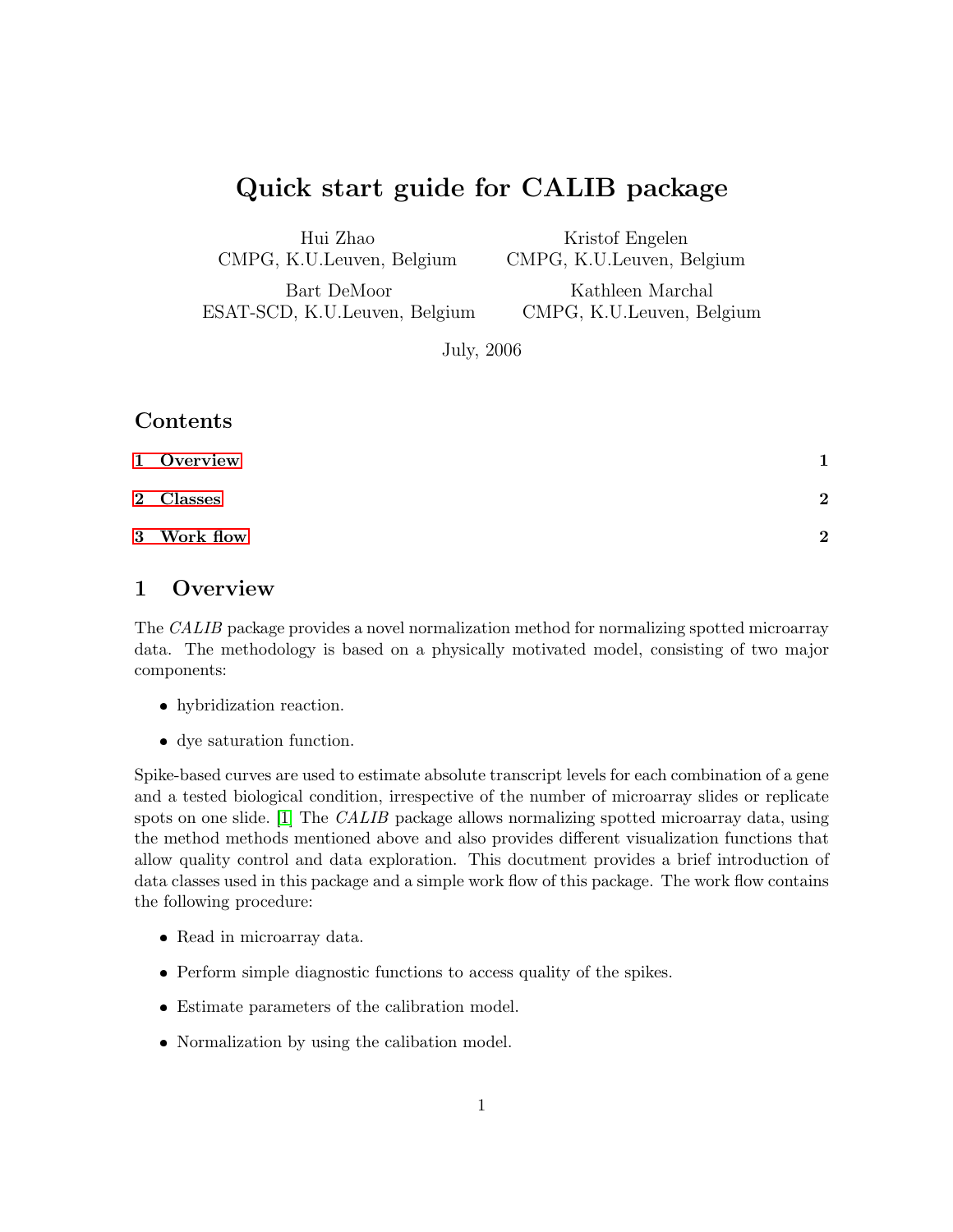More detailed explanation is available in the other online document of the package called readme.pdf. To reach this readme file, you need to install the CALIB package. If you've installed the package, you can type

> library(CALIB) > calibReadMe()

#### <span id="page-1-0"></span>2 Classes

Three data classes are used for storing data in the CALIB package.

- **RGList\_CALIB:** A list used to store raw measurement data after they are read in from an image analysis output file, usually by read.rg(). The RGList\_CALIB in this package is an extended limma::RGList from the *Limma* package. [\[2,](#page-5-1) [3\]](#page-5-2) As compared to the limma::RGList it contains two additional fields, RArea and GArea. These two additional fields are meant to store the spot areas, which in some cases are needed to calculate measured intenties.
- **SpikeList:** A list used to store raw measurement data of all external control spikes spotted on the arrays. An object of this class is created by read.spike(). It is a subset of the object of RGList\_CALIB plus two fields, RConc and GConc to indicate known concentration for the control spikes' targets added to the hybridization solution and labeled in red and green respectively.
- ParameterList: A list used to store parameters of the calibration model for each array. An objct of this class is created by estimateParameter().

# <span id="page-1-1"></span>3 Work flow

To load the CALIB package in your R session, type library(CALIB). In order to illustrate the workings and principles of the method and the usage of the functions in the package, we use a test set containing two out of fourteen hybridizations of a publicly available benchmark data set. [\[4\]](#page-5-3) The experiment design of these two arrays consists of a color-flip of two conditions. The usage of the package is illustrated in this document by means of this test example.

- 1. To begin, users will create a directory and move all the relevant files to that directory including:
	- The image processing output files (e.g. .txt files).
	- A file contains target (or samples) descriptions (e.g. targets.txt file).
	- A file contains the IDs and other annotation information associated with each probe (e.g.annotation.txt file).
	- A file specifies spot type for each of the different spots on the array (e.g. Spot-Type.txt file).
	- A file contains concentration of each spike (e.g. conc.txt file).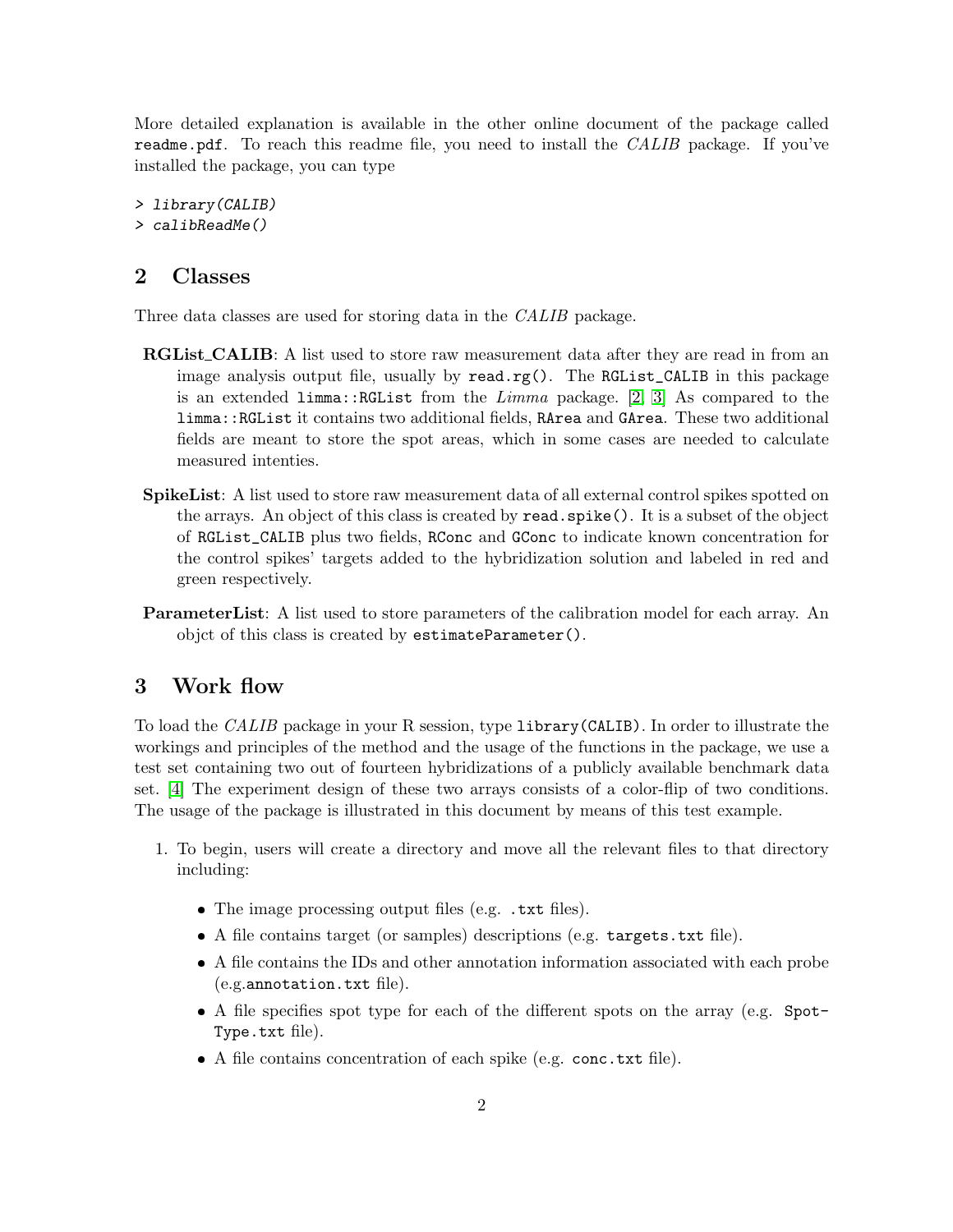For this illustration, the data has been gathered in the data directory /arraydata.

2. Start R in the desired working directory and load the CALIB package.

```
> library(CALIB)
> path<-system.file("arraydata", package="CALIB")
> dir(system.file("arraydata", package="CALIB"))
[1] "3000177542.txt" "3000177543.txt" "SpotTypes.txt" "annotation.txt"
[5] "conc.txt" "targets.txt"
```
3. Data input: Read in the target file containing information about the hybridization.

```
> datapath <- system.file("arraydata", package="CALIB")
> targets <- readTargets("targets.txt",path=datapath)
> targets
```
Name Cy5 Cy3 FileName 3000177542 array1 Cond1 Cond2 3000177542.txt 3000177543 array2 Cond2 Cond1 3000177543.txt

4. Read in the raw fluorescent intensities data, by default we assume that the file names are provided in the first column of the target file with the column name of FileName.

```
> RG <- read.rg(targets$FileName,columns=list(Rf="CH1_NBC_INT",Gf="CH2_NBC_INT",Rb="CH1
```

```
Read /tmp/RtmpsiF72S/Rinst6c8e6845e1f4/CALIB/arraydata/3000177542.txt
Read /tmp/RtmpsiF72S/Rinst6c8e6845e1f4/CALIB/arraydata/3000177543.txt
```
5. Read in the probe annotation information.

```
> filename <- "annotation.txt"
> fullname <- file.path(datapath,filename)
> annotation <- read.table(file=fullname,header=T,fill=T,quote="",sep="\t")
> RG$genes <- annotation
```
6. Read in the spot type information.

```
> types<-readSpotTypes(path=datapath)
> types
```

|            |        | SpotType SOURCE_CLONE_ID ORIGIN Color |               |                   |
|------------|--------|---------------------------------------|---------------|-------------------|
| black      | $\ast$ | $CATMA*$                              | cDNA          | $\mathbf{1}$      |
| APB orange |        | $rYIR*$                               | Ratio         | $\mathcal{D}_{1}$ |
| red        | APB    | $cYIR*$                               | 3 Calibration |                   |
| blue       | APB    | $nYIR*$                               | Negative      | 4                 |
| green      | APB    | $uYIR*$                               | Utility       | 5                 |

> spotstatus<-controlStatus(types,RG\$genes)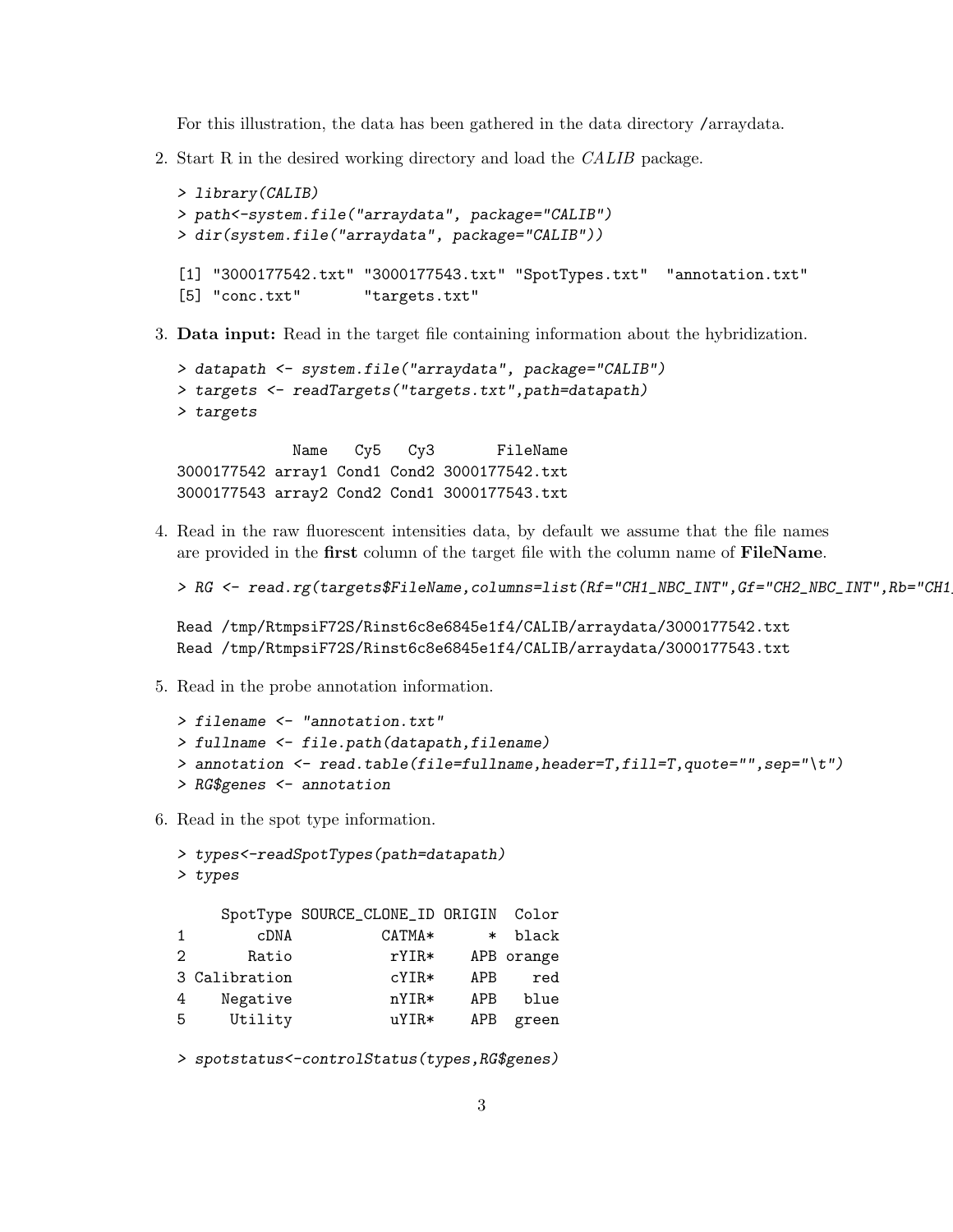

<span id="page-3-0"></span>Figure 1: Assessment of spike quality

```
Matching patterns for: SOURCE_CLONE_ID ORIGIN
Found 18981 cDNA
Found 192 Ratio
Found 480 Calibration
Found 24 Negative
Found 72 Utility
Setting attributes: values Color
```

```
> RG$genes$Status<-spotstatus
```
7. Read in concentration of spikes.

```
> concfile<-"conc.txt"
```
- > spike<-read.spike(RG,file=concfile,path=datapath)
- 8. Spike quality assessment: the following command generates diagnostic plots for a assessment of spike quality.

```
> arraynum <- 1
> plotSpikeCI(spike,array=arraynum)
```
From Figure [1](#page-3-0) a sigmoidal relationship between the measured intensities and added concentrations is to be expected. Indeed, in a certain range the relationship will be linear, but at the highest and lowest concentration levels saturation effects will occur, which might be different for the red and green channel.

9. Parameter Estimation: estimate calibration model parameters array by array.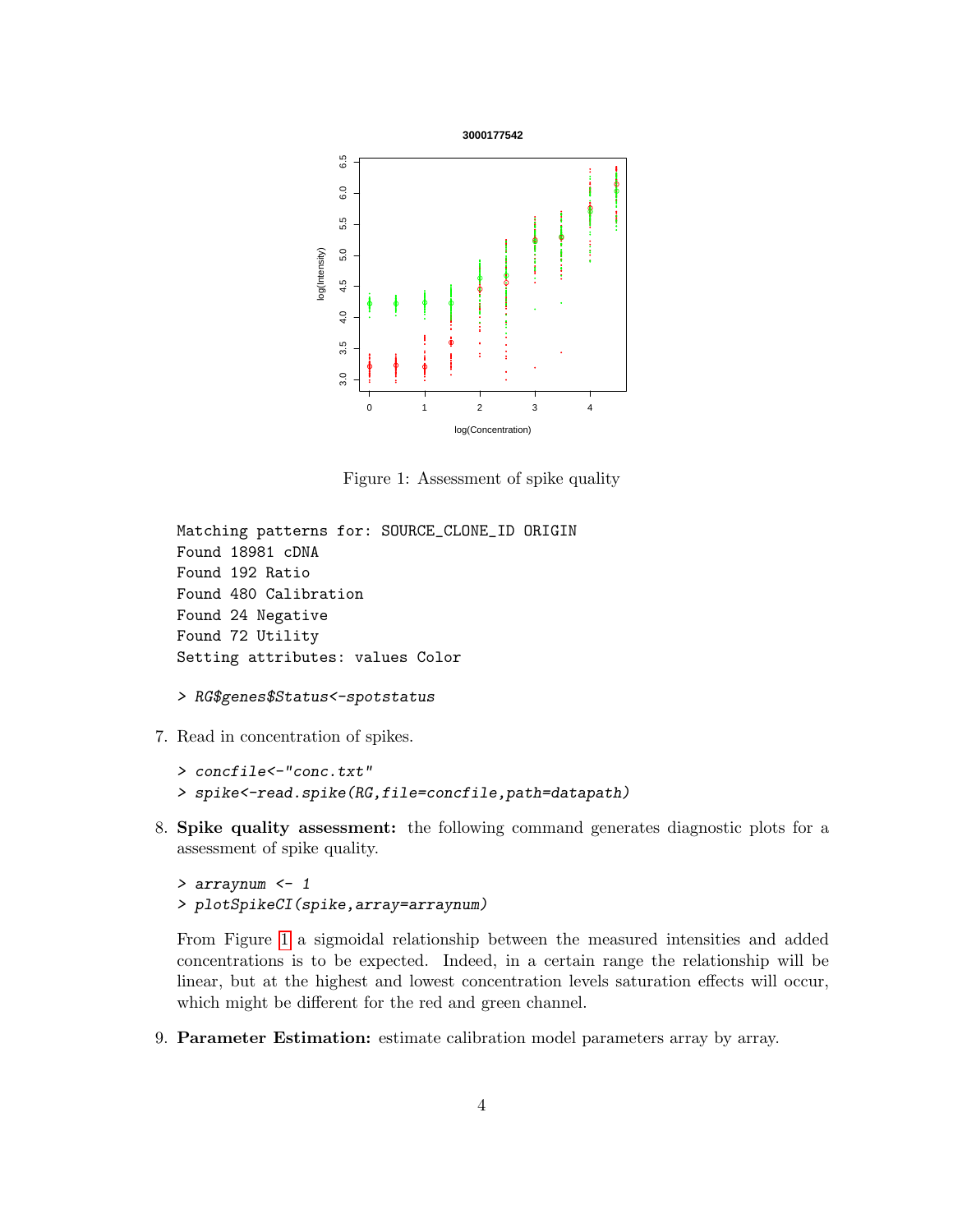

<span id="page-4-0"></span>Figure 2: Estimated calibration model parameters

```
> parameter<-estimateParameter(spike,RG,bc=F,area=T,errormodel="M")
```
10. Generate diagnostics and visualization for the calibration models.

```
> plotSpikeHI(spike,parameter,array=arraynum)
```
In Figure [2,](#page-4-0) the red and green curves represent the estimated calibration models for the red and green channel respectively. In general, the more tight and smooth (no visible artifacts) the black dots fit the model curves, the more suitable the model is for further normalization.

11. Normalization: Once the calibration models for the red and green channels have been estimated for each array, they can be used to normalize the data. Absolute expression levels for each combination of a gene and condition in the experiment design, regardless of the number of replicates. Experimental design of arrays is specified by three equal length vectors array,condition and dye.

```
> array<-c(1,1,2,2)> condition <-c(1,2,2,1)> dye<-c(1,2,1,2)> idcol<-"CLONE_ID"
> ## here, we normalize the first ten genes as example.
> cloneid<-RG$genes[1:10,idcol]
> normdata<-normalizeData(RG,parameter,array,condition,dye,idcol=idcol,cloneid=cloneid)
> normdata
```
1 2 210496 7.243015 4.4040895